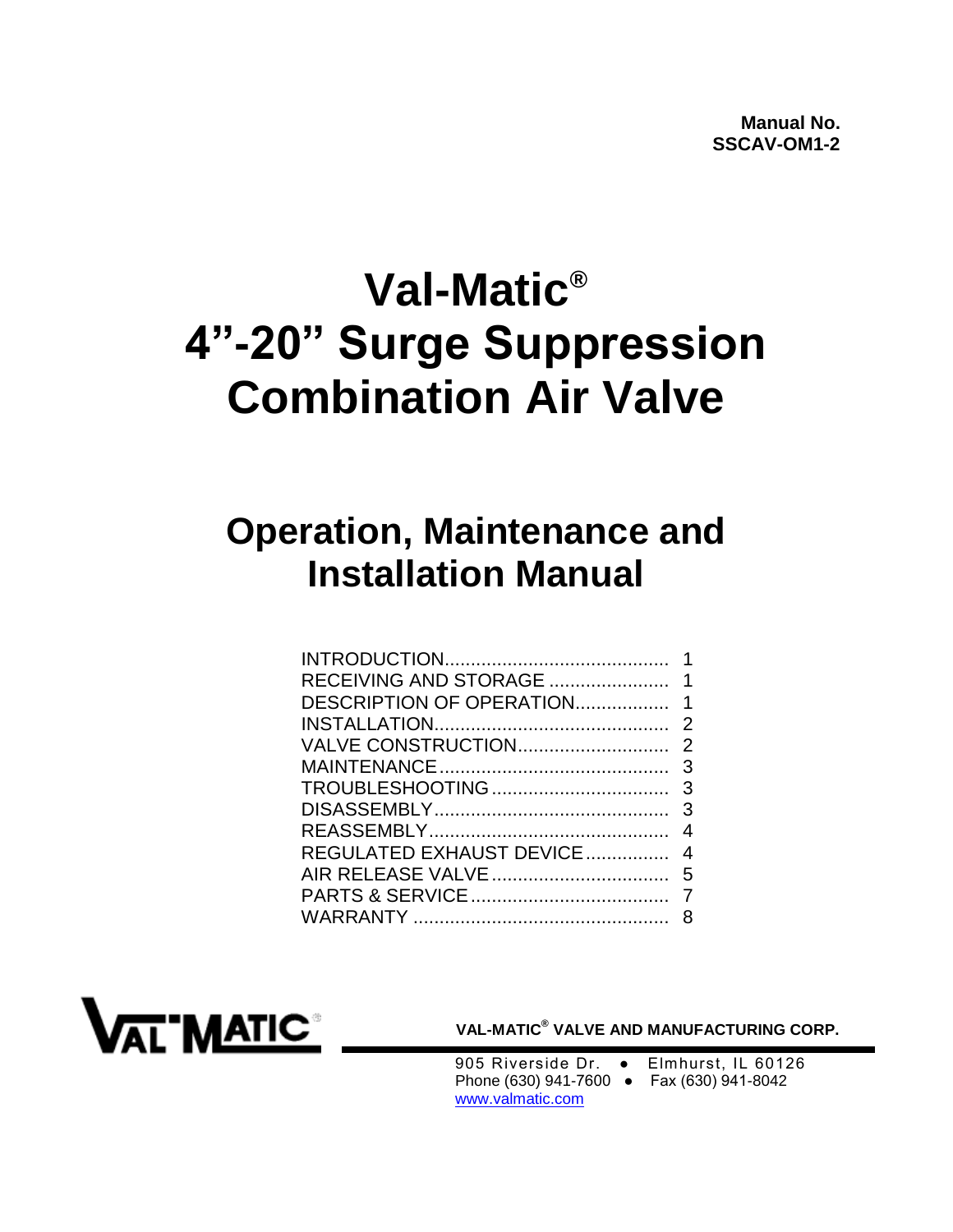### <span id="page-1-0"></span>**VAL-MATIC'S 4"-20" SURGE SUPPRESSION COMBINATION AIR VALVE**

#### **INTRODUCTION**

This manual will provide you with the information to properly install and maintain the valve to ensure a long service life. The Surge Suppression Combination Air Valve has been designed with stainless steel trim to give years of trouble free operation. The valve is typically mounted on a pipeline at the high points or large changes in grade.

The valve will exhaust large quantities of air in a controlled manner during system start-up and allow air to re-enter the line rapidly upon system shut down or after a power failure. The valve will also expel entrained air while the pipeline is operating. The valves are needed to maintain pipeline efficiency while providing protection from adverse pressure condition. The Size, Maximum Working Pressure, and Model No. are stamped on the nameplate for reference.

Also, this valve is not intended for fluids containing suspended solids such as wastewater. For wastewater and other high turbidity applications, use Val-Matic Series 800 Wastewater Air/Vacuum Valves.

#### **CAUTION**

**This valve is not intended for fluids containing suspended solids or hazardous gases.**

#### **RECEIVING AND STORAGE**

Inspect valves upon receipt for damage in shipment. Unload all valves carefully to the ground without dropping. Valves should remain crated, clean and dry until installed to prevent weather related damage. For long-term storage, greater than six months, the rubber surfaces of the seats should be coated with a thin film of FDA approved grease. Do not expose seat to sunlight or ozone for any extended period.



**Figure 1. 4"-20" Combination Air Valve**

#### **DESCRIPTION OF OPERATION**

The Surge Suppression Combination Air Valve is designed to exhaust large quantities of air in a controlled manner during pump or system startup and allow air to reenter the line or pump column upon pump shutdown or line break. During startup, air enters the bottom of the valve and is exhausted through the regulated exhaust device and air valve. If the exhaust rate is high, the disc will close and the airflow will be throttled through the adjustable ports in the disc.

After the air is exhausted, water enters the valve and causes the float to rise and seal the outlet port. The valve will remain closed until system pressure drops to near zero pressure. It will open during shutdown to reduce the possibility of a vacuum forming and allow rapid drainage of the line when system maintenance is required.

Any air that accumulates in the piping system will be automatically vented thought the air release valve.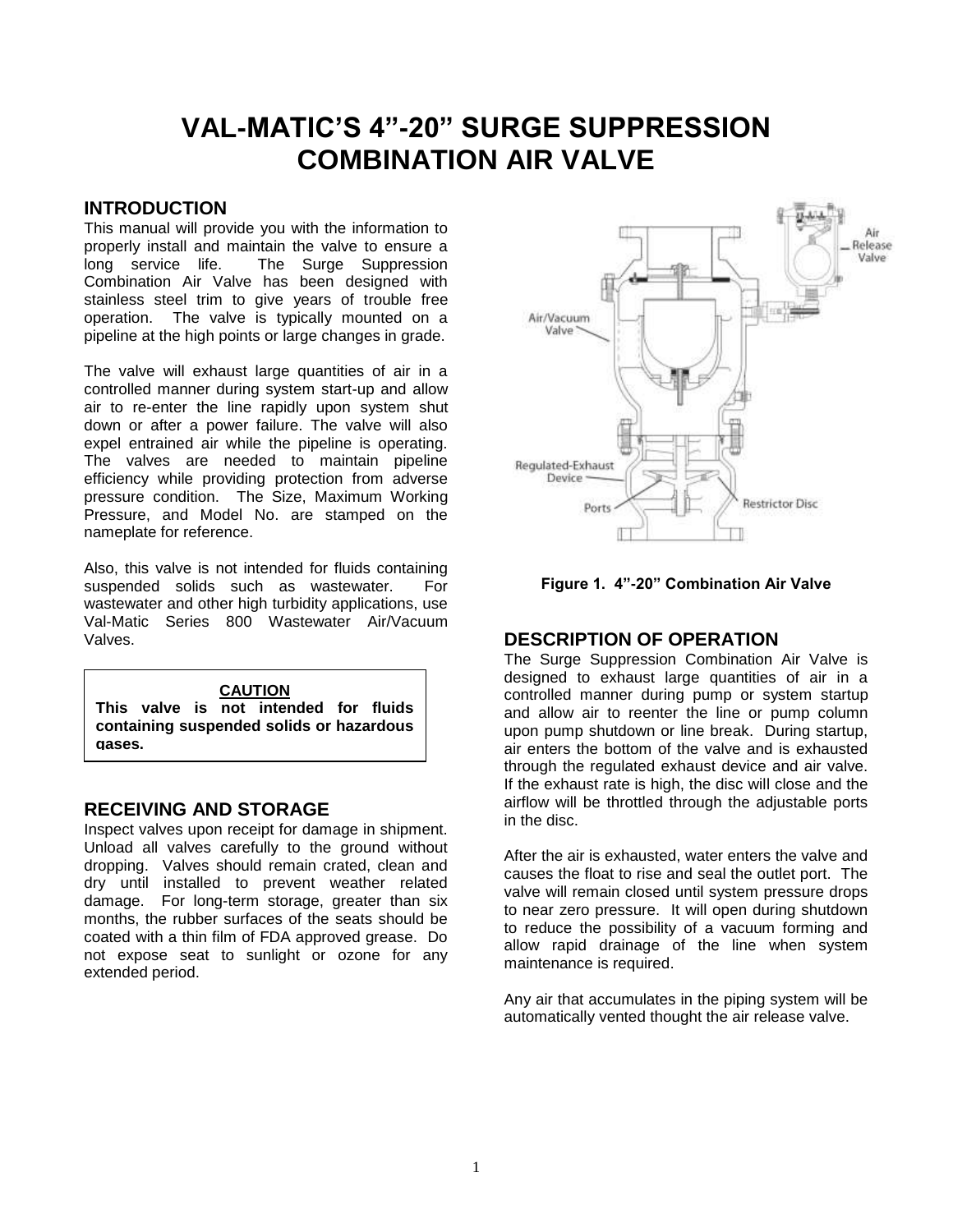#### <span id="page-2-0"></span>**INSTALLATION**

The installation of the valve is important for its proper operation. The valves must be installed at the system high points in the vertical position with the inlet down. For pipeline service, a vault with freeze protection, adequate screened venting, and drainage should be provided. During closure, some fluid discharge will occur so vent lines should extend to an open drain for in-plant installations. A shutoff valve should be installed below the valve in the event servicing is required. A spool piece is required when mating to a wafer butterfly valve.

| <b>CAUTION</b>                          |
|-----------------------------------------|
| Remove packing from outlet and install  |
| valve with "INLET" port down or leakage |
| will occur.                             |

FLANGED ENDS: Flanged valves should be mated with flat-faced pipe flanges equipped with resilient gaskets. When ring gaskets are used, the bolt material shall be ASTM A307 Grade B or SAE Grade 2 carbon steel.

Lower the valve over the mating flange using slings or chains around the valve body. Lubricate the flange bolts or studs and insert them around the flange. Lightly turn bolts until gaps are eliminated. The tightening of the bolts should be done in graduated steps using the crossover tightening method. Recommended lubricated torque values, for use with resilient gaskets (75 durometer), are given in Table 1.

If leakage occurs, allow gaskets to absorb fluid and check the bolt torque and leakage after 24 hours. Do not exceed bolt rating or crush gasket more than 50% of its thickness.

#### **CAUTION The use of raised-face flanges or excessive bolt torque may damage valve flanges.**

| <b>Table 1. Flange Bolt Torques</b> |                            |                                     |                                   |
|-------------------------------------|----------------------------|-------------------------------------|-----------------------------------|
| <b>Valve</b><br><b>Size</b><br>(in) | <b>Bolt</b><br>Dia<br>(in) | Recom.<br><b>Torque</b><br>(ft-Ibs) | Max.<br><b>Torque</b><br>(ft-Ibs) |
| 4                                   | 5/8                        | 30                                  | 90                                |
| 6                                   | 3/4                        | 30                                  | 150                               |
| 8                                   | 3/4                        | 40                                  | 150                               |
| 10                                  | 7/8                        | 45                                  | 205                               |
| 12                                  | 7/8                        | 45                                  | 205                               |
| 14                                  | 1                          | 80                                  | 300                               |
| 16                                  | 1                          | 90                                  | 300                               |
| 20                                  | 1 1/8                      | 120                                 | 425                               |

#### **VALVE CONSTRUCTION**

The standard Air/Vacuum Valve body and cover are cast iron. See specific Materials List submitted for the order if other than standard cast iron construction. The internal metal components are stainless steel. The float (5) is the only moving part assuring long life with minimal maintenance. The general details of construction are illustrated in Figure 2. The body (1) is flanged for connection to the pipeline. The resilient seat (4) is retained in the cast cover (2). An optional hood is available.



**Figure 2. Air/Vacuum Valve Assembly**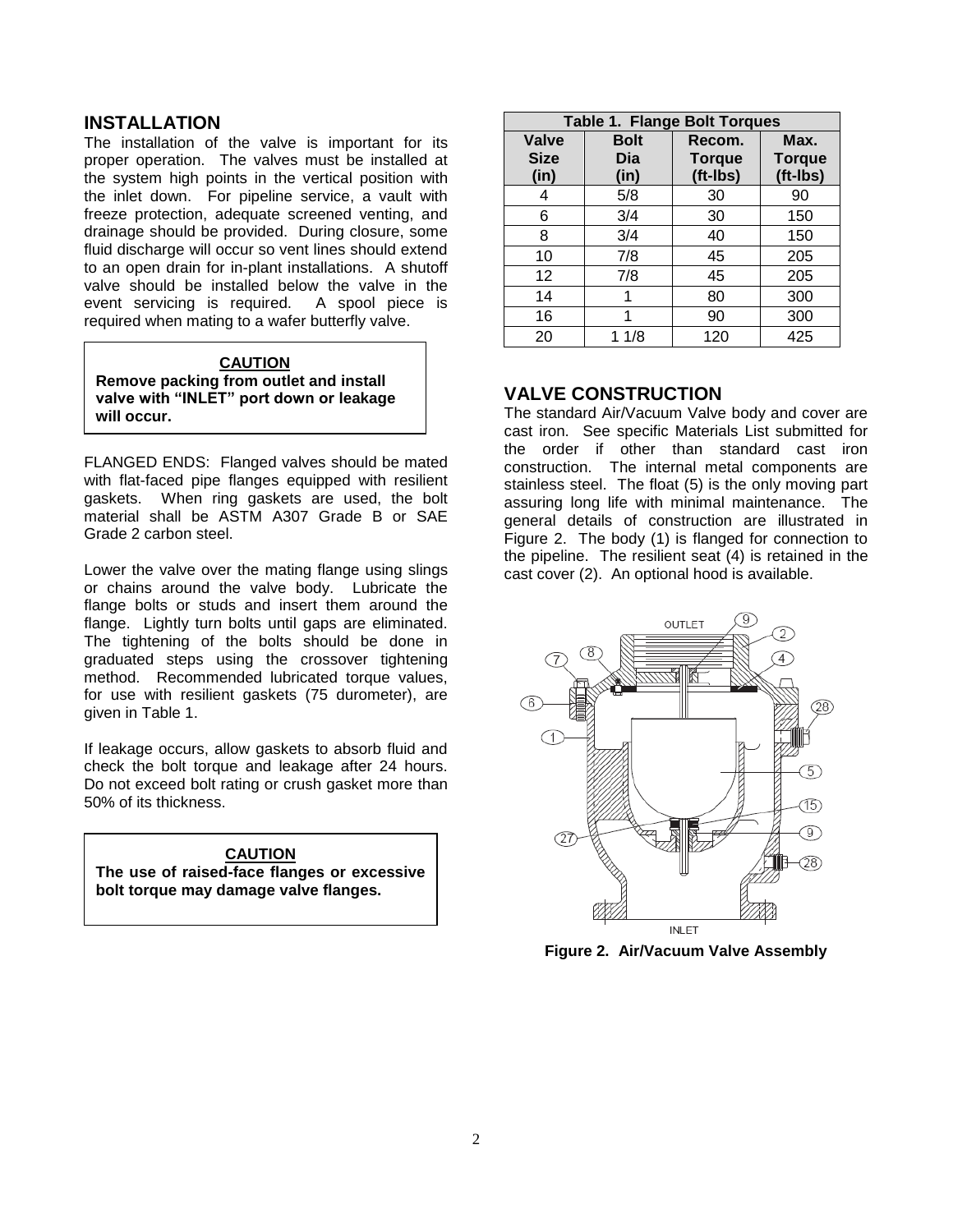<span id="page-3-0"></span>

| Table 2. Air/Vacuum Valve Parts List |                                    |                 |  |
|--------------------------------------|------------------------------------|-----------------|--|
| <b>Item</b>                          | <b>Description</b>                 | Material        |  |
| 1                                    | Body                               | Cast Iron       |  |
| 2                                    | Cover                              | Cast Iron       |  |
| 4                                    | Seat*                              | Buna-N          |  |
| 5                                    | Float*                             | Stainless Steel |  |
| 6                                    | Gasket*                            | Non-Asbestos    |  |
| $\overline{7}$                       | Cover Bolt                         | Alloy Steel     |  |
| 8                                    | <b>Retaining Screw</b>             | Stainless Steel |  |
| 9                                    | Guide Bushing*                     | Stainless Steel |  |
| 15                                   | Cushion*                           | Buna-N          |  |
| 23                                   | <b>Hood Assembly</b><br>(optional) | Iron, Steel     |  |
| 27                                   | Washer*<br>(8"-20" valves)         | Stainless steel |  |
| 28                                   | Pipe Plug                          | Malleable Iron  |  |
| *Recommended Spare Part              |                                    |                 |  |

#### **MAINTENANCE**

The Air/Vacuum Valve requires no scheduled lubrication or maintenance.

INSPECTION: Periodic inspection for leakage can be performed. A manual drain valve can be installed in the lower drain plug to perform this operation as shown in figure 3.



**Figure 3. Inspection Piping**

To verify valve function, refer to Figure 3 and:

- 1. Crack open the drain valve until any air trapped in the valve is relieved. Close the drain and the inlet shutoff valve.
- 2. Open the drain valve to allow the fluid in the valve to drain. It may be necessary to apply a downward force on the float to unseat the valve.
- 3. Close the drain valve.
- 4. Slowly open the inlet shutoff valve to fill the valve with water. Observe the seating action and verify that the valve closes without leakage.
- 5. If leakage occurs, the valve should be removed and inspected for wear or possible damage from foreign matter.

#### **TROUBLESHOOTING**

Several problems and solutions are presented below to assist you in troubleshooting the valve assembly in an efficient manner.

- 1. Leakage at Bottom Connection: Tighten valve flanged connection. If leak persists, remove valve and replace gasket.
- 2. Leakage at Cover: Tighten bolts, replace gasket.
- 3. Valve Leaks when Closed: Inspect seat for damage and replace.

#### **DISSASSEMBLY**

The valve can be disassembled without removing it from the pipeline. Or for convenience, the valve can be removed from the line. All work on the valve should be performed by a skilled mechanic with proper tools. Refer to Figure 2.

- 1. Close inlet shutoff valve. Open drain valve or remove drain plug. Remove hood if needed.
- 2. Remove the cover bolts (7) on the top cover. Pry cover (2) loose and lift off valve body.
- 3. Remove retainer bolts (8) and inspect seat for cracks in rubber or wear in sealing surface.

#### **WARNING**

**The valve must be drained before removing the cover or pressure may be released causing injury.**

- 4. Lift float (5) from body. Turn guide bushing (9) to remove it from body (1).
- 5. Clean and inspect parts. Note: some floats contain sand for extra weight; if water is detected, replace float. Replace worn parts as necessary and lubricate parts with FDA grease. Remove all foreign matter from body and cover.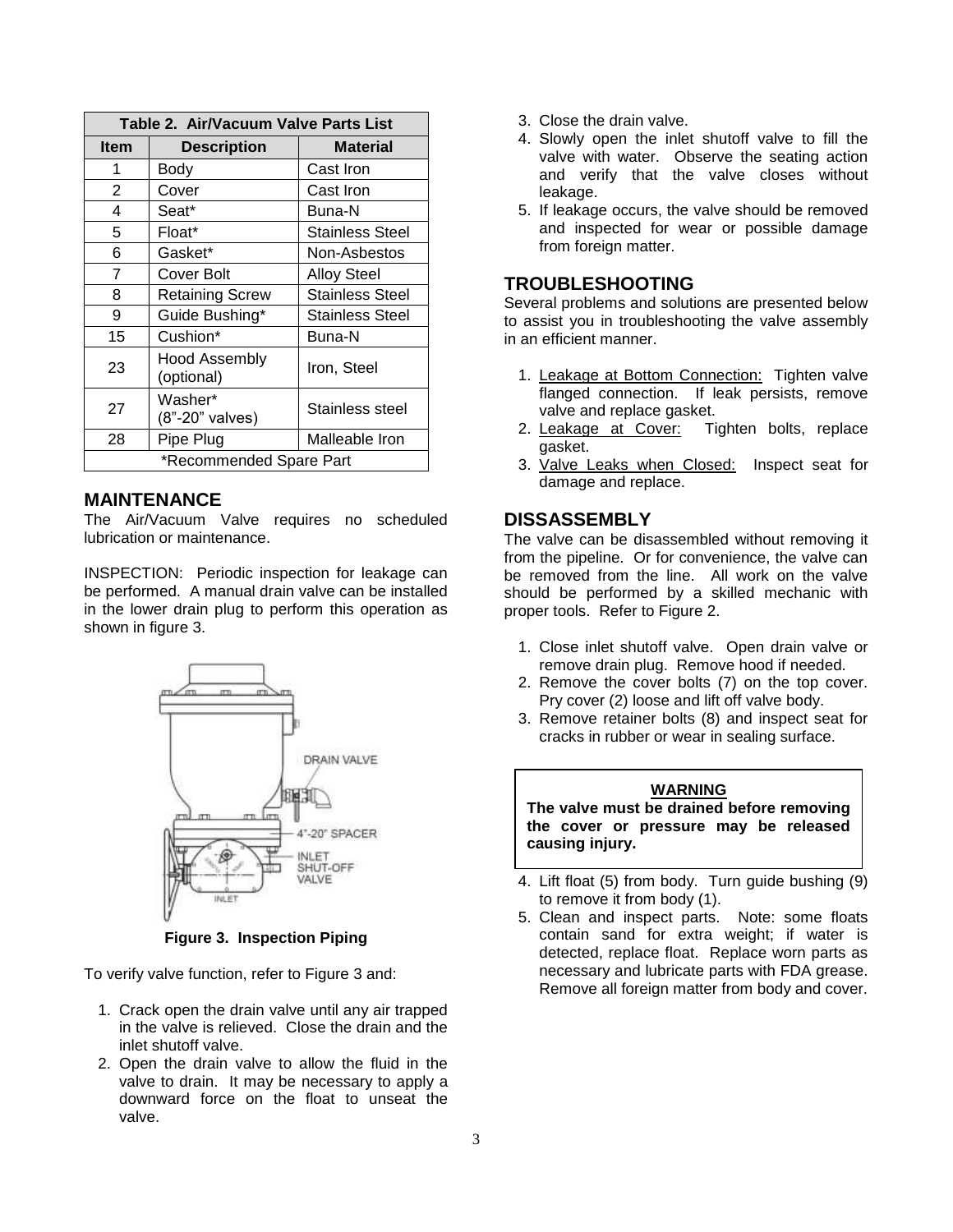#### <span id="page-4-0"></span>**REASSEMBLY**

All parts must be cleaned and gasket surfaces should be cleaned with a stiff wire brush in the direction of the serrations or machine marks. Worn parts, gaskets and seals should be replaced during reassembly.

- 1. Apply thread sealant Loctite 680 to guide bushing threads (9) and thread bushing into body (1).
- 2. Lay seat (4) over inverted cover with flat surface directed toward cover. Fasten to cover with screws (8). Tighten fasteners per Table 3.
- 3. Install float (5) through bushing (9).
- 4. Apply a gasket compound such as Garlock 101-S to both sides of gasket. Lay cover gasket (6) and cover (2) over bolt holes in body (1).
- 5. Insert lubricated bolts (7) and tighten to the torques listed in Table 3.

| <b>Table 3. Valve Bolts Torques</b> |                 |  |
|-------------------------------------|-----------------|--|
| <b>Size</b>                         | Torque (ft-lbs) |  |
| 1/4"                                | 6               |  |
| 5/16"                               | 11              |  |
| 3/8"                                | 19              |  |
| 7/16"                               | 30              |  |
| 1/2"                                | 45              |  |
| 5/8"                                | 93              |  |
| 3/4"                                | 150             |  |
| 7/8"                                | 202             |  |

#### **REGULATED EXHAUST DEVICE**

DESCRIPTION OF OPERATION: Surge Suppression Air/Vacuum valves are equipped with a regulated exhaust device on the inlet port as shown in Figure 4. The purpose of the device is close during high air exhaust conditions to prevent columns of water from rejoining or striking the air valve rapidly during critical operation such as after a sudden pipeline flow stoppage from a power failure.

The regulated exhaust device is normally open and allows **unrestricted flow** of air in but controlled flow out of the air/vacuum valve. The passage of air is throttled through small ports in the disc, which reduces the possibility of shocks and water hammer in the pipeline.



**Figure 4. Regulated Exhaust Device**

VALVE CONSTRUCTION: The standard body is cast iron with a bronze disc. See specific Materials List submitted for the order if other than standard cast iron construction. The general details of construction are illustrated in Figure 5. The body (1) is flanged for connection to the pipeline. See page 2 for installation to the pipeline.



**Figure 5. Regulated Exhaust Device**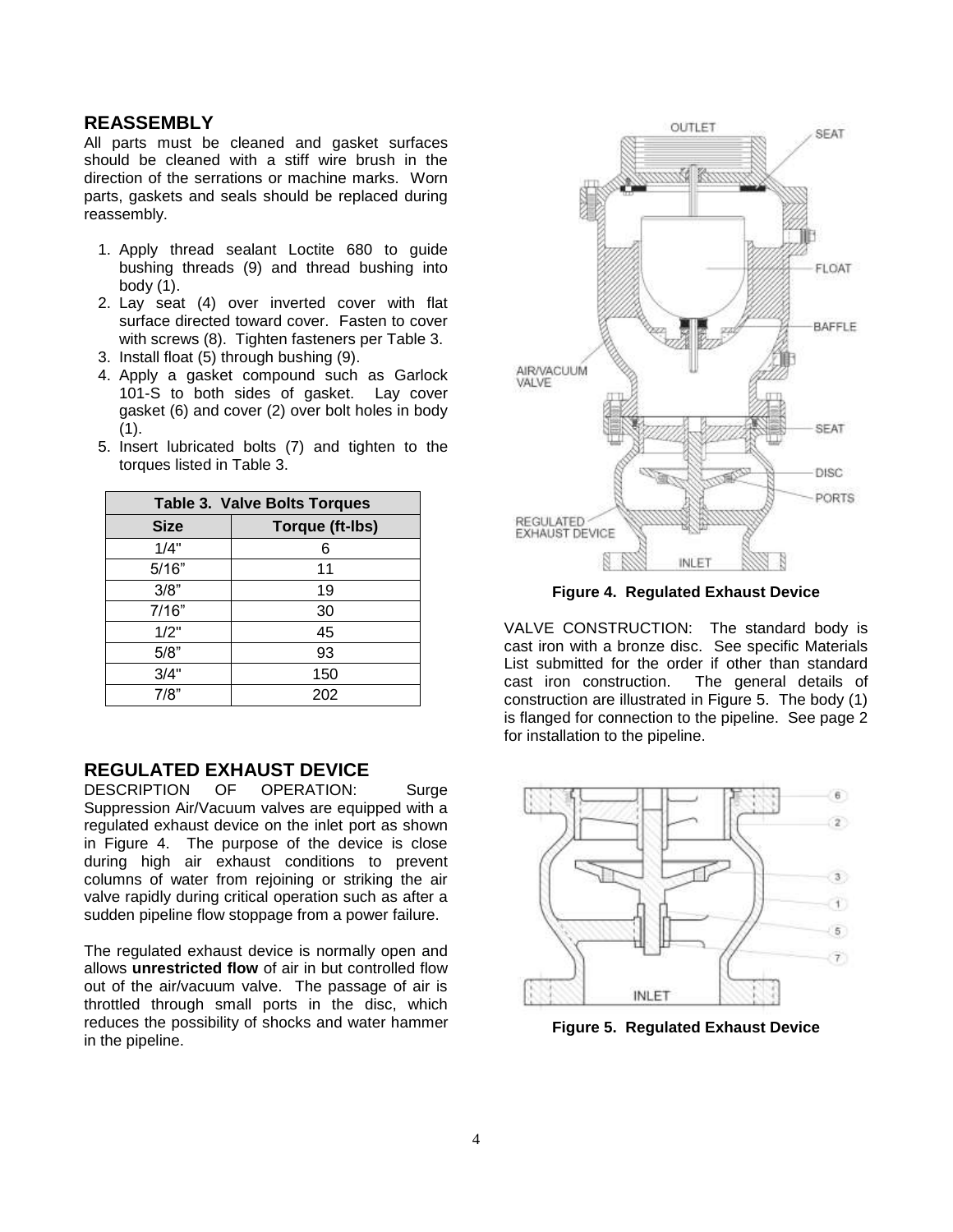<span id="page-5-0"></span>

| Table 4. Regulated Exhaust Device Parts List |                    |                        |
|----------------------------------------------|--------------------|------------------------|
| <b>Item</b>                                  | <b>Description</b> | <b>Material</b>        |
| 1                                            | Body               | Cast Iron              |
| 2                                            | Seat               | <b>Bronze</b>          |
| 3                                            | Disc               | <b>Bronze</b>          |
| 5                                            | Bushing*           | <b>Brass</b>           |
| 6                                            | Seat Ret. Screw*   | <b>Stainless Steel</b> |
| 7                                            | Retainer Nut*      | Brass                  |
| *Recommended Spare Part                      |                    |                        |

MAINTENANCE: The regulated exhaust device requires no scheduled lubrication or maintenance. The flow characteristics of the valve are adjustable. If the float in the air valve slams shut due to the flow of the air or water, close off some of the tapped holes of the disc with standard pipe plugs until the desired characteristic is achieved.

#### **WARNING**

**The valve must be drained before removing the cover or pressure may be released causing injury.**

DISASSEMBLY: The valve can be disassembled without removing it from the pipeline. Or for convenience, the valve can be removed from the line. All work on the valve should be performed by a skilled mechanic with proper tools.

- 1. Close main isolation valve. Drain air/vacuum valve with drain port.
- 2. Unbolt air/vacuum valve and remove from top of Regulated Exhaust Device. Replace gasket if damaged.
- 3. Remove small seat fasteners on flange face.
- 4. Lift seat and disc from the valve body.
- 5. Clean and inspect parts for wear.

Replace parts if worn or damaged. During reassembly, tighten flange bolts with the "Max. Torque" values given in Table 1.

#### **AIR RELEASE VALVE**

DESCRIPTION OF OPERATION: The purpose of the Air Release Valve is to automatically allow air to be vented from the piping system as it accumulates at the high point in the line. Then, when the water reaches the air release valve, the float rises and closes the valve to prevent fluid from escaping. The air release valve will continue to release air while the pump is running and the system is under operation.

**VALVE CONSTRUCTION:** The standard Air Release Valve body and cover are cast iron. All internal components are stainless steel with the exception of the orifice button, which is resilient.

The lever mechanism provides mechanical advantage for the float. During system operation, the pipeline pressure exerts a strong upward force on the sealing component, the orifice button. The lever mechanism magnifies the weight of the float so that the orifice will open under high pipeline pressures. Additional ports are provided for flushing, testing and draining purposes. The general details of construction are illustrated in Figure 6. The body (1) is threaded for connection to the pipeline. The seat (4) is threaded into the cast cover (2).



**Figure 6. Air Release Valve Assembly**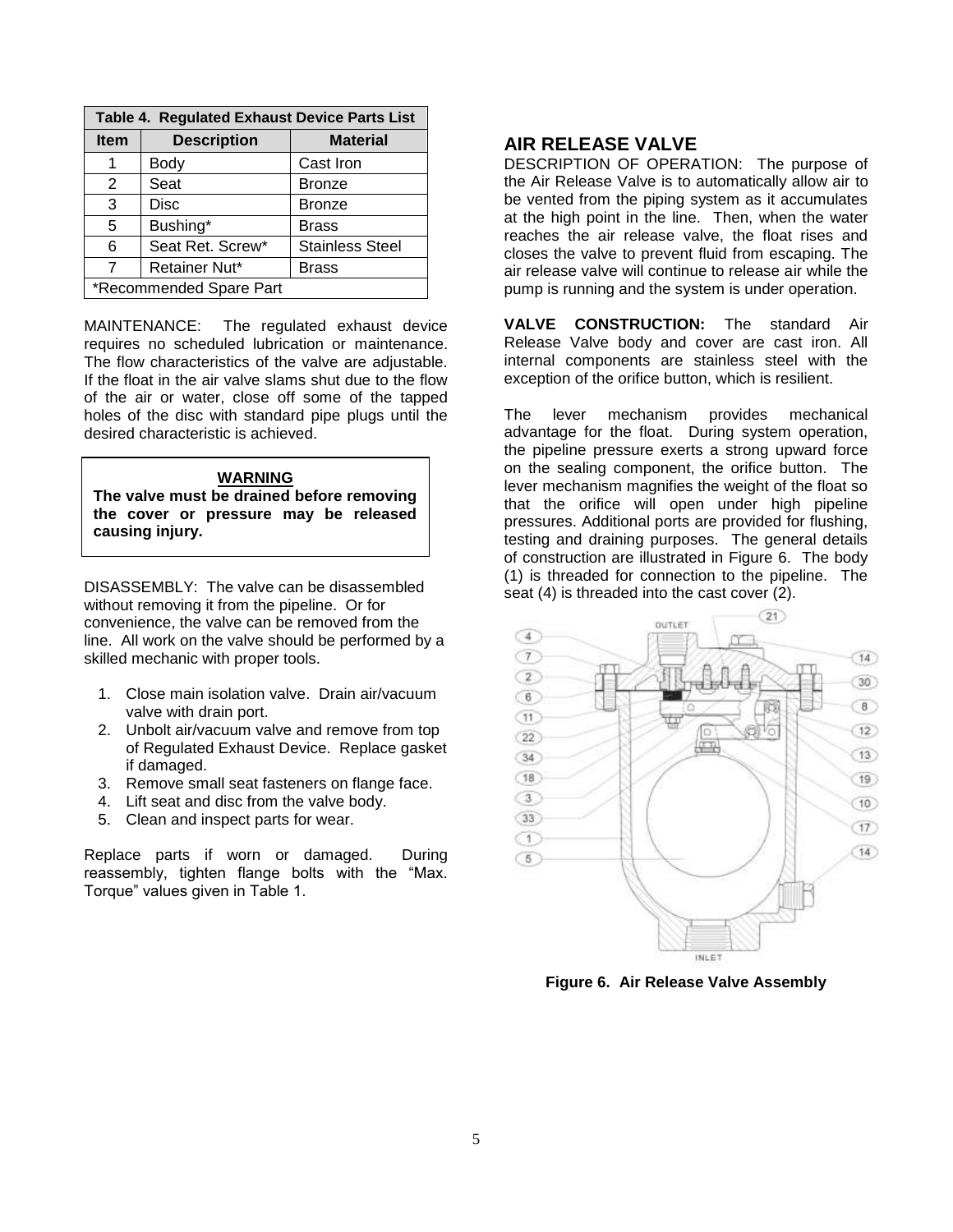| Item                         | <b>Description</b>      | <b>Material</b>        |
|------------------------------|-------------------------|------------------------|
| 1                            | Body                    | Cast Iron              |
| $\overline{2}$               | Cover                   | Cast Iron              |
| $\overline{3}$               | Leverage Frame*         | <b>Stainless Steel</b> |
| 4                            | Seat*                   | <b>Stainless Steel</b> |
| 5                            | Float*                  | <b>Stainless Steel</b> |
| 6                            | Gasket*                 | Non-Asbestos           |
| $\overline{7}$               | Cover Bolt              | <b>Alloy Steel</b>     |
| 8                            | Retaining Screw*        | <b>Stainless Steel</b> |
| 10                           | Float Arm*              | <b>Stainless Steel</b> |
| 11                           | Orifice Button*         |                        |
| 12                           | Pivot Pin*              | <b>Stainless Steel</b> |
| 13                           | Retaining Ring*         | <b>Stainless Steel</b> |
| 14                           | Pipe Plug               | Iron                   |
| 17                           | Float Retainer*         | <b>Stainless Steel</b> |
| 18                           | Lock Nut*               | <b>Stainless Steel</b> |
| 19                           | Link*                   | <b>Stainless Steel</b> |
| 20                           | <b>Extension Shaft*</b> | <b>Stainless Steel</b> |
| 21                           | Locating Pin*           | <b>Stainless Steel</b> |
| 22                           | Orifice Button Arm*     | Stainless Steel        |
| 28                           | Pipe Plug               | Malleable Iron         |
| 30                           | Washer*                 | <b>Stainless Steel</b> |
| 33                           | Clevis*                 | <b>Stainless Steel</b> |
| 34                           | Lock Washer*            | <b>Stainless Steel</b> |
| 35                           | Retaining Screw*        | <b>Stainless Steel</b> |
| 36                           | Pipe Plug               | Malleable Iron         |
| *Recommended Repair Part Kit |                         |                        |

#### AIR RELEASE VALVE MAINTENANCE

The Air Release Valve requires no scheduled lubrication or maintenance.

**Inspection**: Periodic inspection to verify operation can be performed. The valve should not leak fluid at any connection or through the outlet. If there is leakage through the outlet, check for wear on the orifice button (11).

**Lubrication**: The valve is a self-contained automatic valve and does not require and lubrication to enhance its operation.

**Tools**: No special tools are needed to maintain or repair the valve.

#### **AIR VALVE TROUBLESHOOTING**

Several problems and solutions are presented below to assist you in troubleshooting the valve assembly in an efficient manner.

 Leakage at Bottom Connection: Tighten valve threaded connection. If leak persists, remove valve and seal threads with Teflon\* sealant.

- Leakage at Cover: Tighten bolts per Table 2, replace gasket (6).
- Valve Leaks when Closed: Disassemble and inspect orifice button (11), and float (5). NOTE: Many floats contain sand for weight but if water is detected, replace float.
- Valve not Venting Air: Check that operating pressure does not exceed Working Pressure on nameplate.

\*Du Pont registered trademark.

DISASSEMBLY: The valve can be disassembled without removing it from the pipeline. Or for convenience, the valve can be removed from the line. All work on the valve should be performed by a skilled mechanic with proper tools. No special tools are required.

#### **WARNING**

**The valve must be isolated and drained before removing the cover or pressure may be released causing injury.**

- 1. Close inlet shut-off valve. Open drain valve or remove drain plug. Remove the cover bolts (7) on the top cover.
- 2. Pry cover (2) loose and lift off valve body.
- 3. Remove the 2 retainer rings (13) and pivot pins (12) that pass through the lever frame (3). The float (5) and linkage will be free from the cover. Disconnect float from lever (10).
- 4. To remove lever frame (3), remove two roundhead fasteners (8). Rotate seat (4) counterclockwise to remove.
- 5. Remove locknut (18) and orifice button (11) from orifice button arm (22).
- 6. Clean and inspect parts. Note: some floats contain sand for extra weight; if water is detected, replace float. Replace worn parts as necessary and lubricate parts with FDA grease.

REASSEMBLY: All parts must be cleaned and gasket surfaces should be cleaned with a stiff wire brush in the direction of the serrations or machine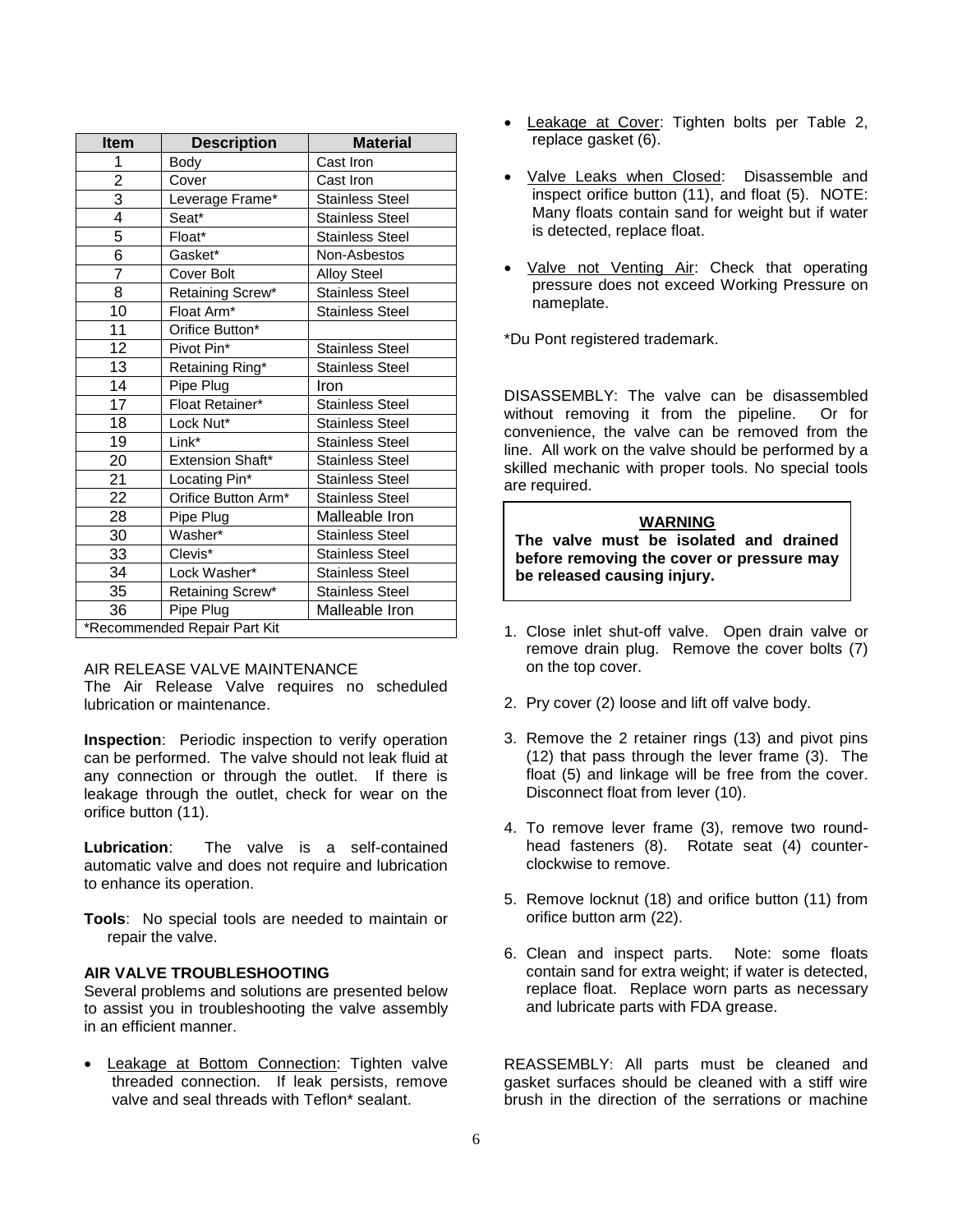<span id="page-7-0"></span>marks. Worn parts, gaskets and seals should be replaced during reassembly. Refer to Figure 2.

- 1. Apply Loctite 680 thread sealant to seat (4) and assemble to cover with maximum torque of 20 ftlbs; DO NOT OVER-TORQUE.
- 2. Assemble lever frame (3) to cover over locating pin (21) in cover. Secure with screws (8) and washers (30).
- 3. Install new orifice button (11) flush to arm (22). Assemble lockwasher (34) and locknut (18) over orifice button but do not tighten.
- 4. Connect arms (10 & 22) and assemble to lever frame (3) with four pivot pins (12) and retaining rings (13); rings should snap over pins.
- 5. Adjust orifice button (11) so that orifice button arm (22) slopes away from cover about 1/16" when resting gently against seat (4). Secure button by tightening lockwasher (34) and nut (18).
- 6. Attach float (5) and guide shaft (20) by installing last pivot pin (12) into lever frame (3). Float should move freely pressing the orifice button (11) against the seat (4) when pushed upward.

#### **PARTS AND SERVICE**

Parts and service are available from your local representative or the factory. Make note of the valve Size and Model No. located on the valve nameplate and contact:

Val-Matic Valve and Mfg. Corp. 905 Riverside Drive Elmhurst, IL 60126 Phone: (630) 941-7600 Fax: (630) 941-8042 [www.valmatic.com](http://www.valmatic.com/)

A sales representative will quote prices for parts or arrange for service as needed.

Verify that all retainer rings (13) are properly secured.

- 7. Lay new cover gasket on clean surface. Assemble gasket (6) and cover (2) over bolt holes in body (1).
- 8. Insert lubricated bolts (7) and tighten to the torques listed in Table 2.
- 9. Place valve back in service. Refer to the Installation instructions on page 2. Slowly open inlet isolation valve.

| <b>Table 5. Valve Cover Bolt Torques</b> |                  |                 |  |
|------------------------------------------|------------------|-----------------|--|
| <b>Model Number</b>                      | <b>Bolt Size</b> | Torque (ft-lbs) |  |
| 38P                                      | 7/16"            | 30              |  |
| 45P                                      | 1/2"             | 45              |  |